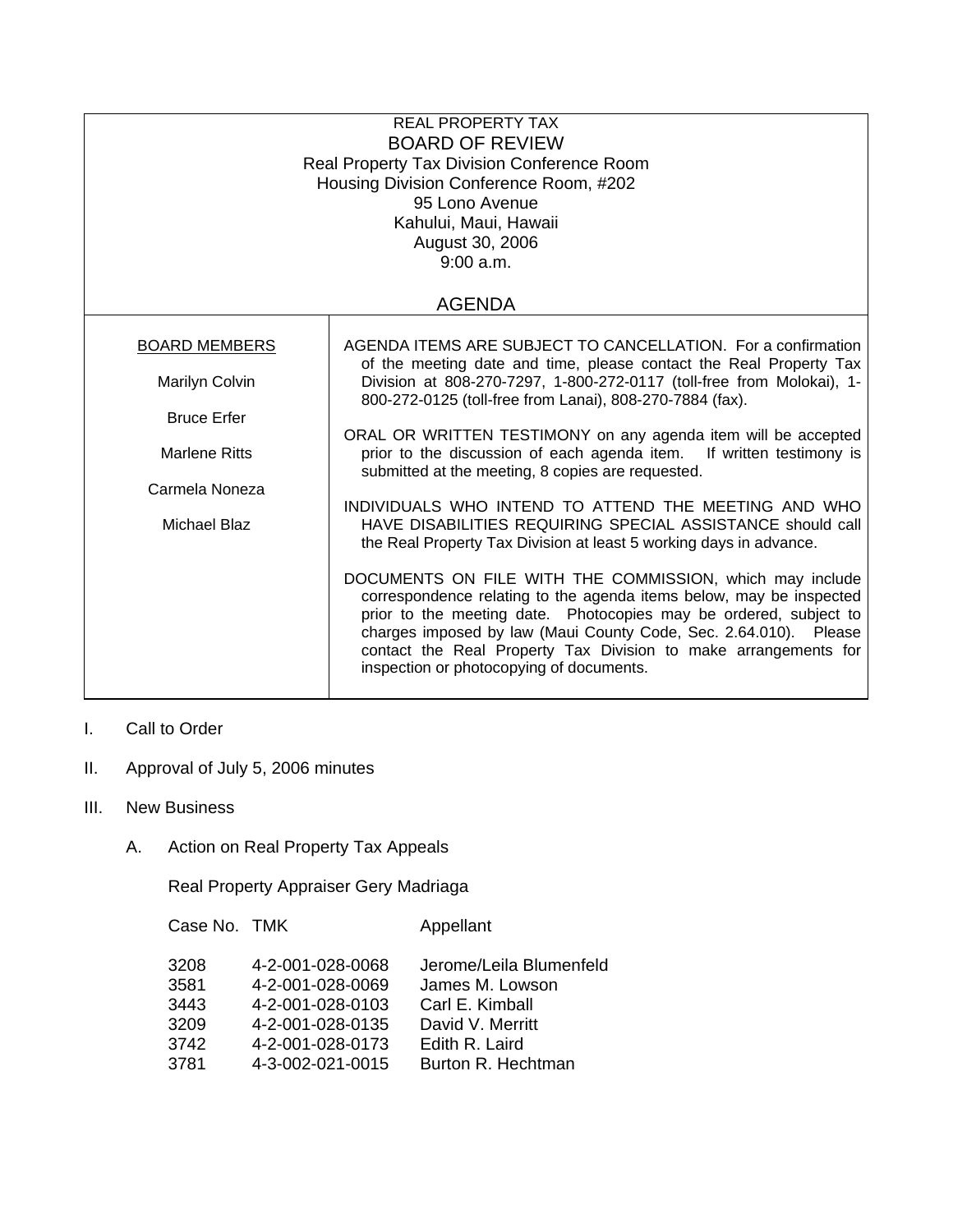## Real Property Appraiser Gery Madriaga (con't)

| 3384 | 4-3-002-021-0022 | Joann Grimm                 |
|------|------------------|-----------------------------|
| 3774 | 4-3-002-021-0058 | Burton R. Hechtman          |
| 3813 | 4-3-002-021-0065 | David/Ellen Ernisse         |
| 3152 | 4-3-002-021-0067 | Grenville P. North III      |
| 3811 | 4-3-002-021-0068 | David/Ellen Ernisse         |
| 3210 | 4-3-002-021-0069 | <b>Sherman Family Trust</b> |
| 3153 | 4-3-002-021-0072 | Grenville P. North III      |

Real Property Appraiser Wes Yoshioka

|      | Case No. TMK     | Appellant                 |
|------|------------------|---------------------------|
| 2909 | 4-3-021-015-0000 | Stanley/Rosemary Zajac    |
| 3464 | 4-3-008-049-0000 | David Stoops              |
| 2887 | 4-3-008-063-0000 | <b>Frank Del Castello</b> |
| 3696 | 4-3-020-005-0000 | <b>Charles Lewin</b>      |
| 4052 | 4-3-021-002-0000 | <b>Mark Conley</b>        |
| 3682 | 4-3-021-054-0000 | Teruko Yamashita et al    |
| 3157 | 4-3-021-063-0000 | <b>Robin Ridley</b>       |
| 4093 | 4-3-021-067-0000 | Barbara Van Hull et al    |
| 3157 | 4-3-021-069-0000 | Louis De Martini III      |
| 3219 | 4-3-021-073-0000 | Kathi Enright             |
| 3684 | 4-3-021-087-0000 | Michael/Gina Chavez       |
| 3473 | 4-3-021-088-0000 | <b>Richard Bandy</b>      |

## Real Property Appraiser Scott Teruya

| 3421 | 2-1-008-065-0004 | Ontario LTD                     |
|------|------------------|---------------------------------|
| 3148 | 3-8-014-022-0004 | <b>Sand Hills Gang Partners</b> |
| 3040 | 3-9-020-001-0103 | <b>Brian Dartnell</b>           |
| 3542 | 3-9-020-028-0001 | Steven B. Dillaway              |
| 3792 | 3-9-020-003-0049 | Grant E. Depkes                 |

B. Late Filed Appeals

## IV. Unfinished Business

- A. Mileage Forms
- B. Leasehold Property Tax Assessments<br>C. McMorrow letter TMK#3-8-014-024-0
- C. McMorrow letter TMK#3-8-014-024-0038
- V. Next Meeting